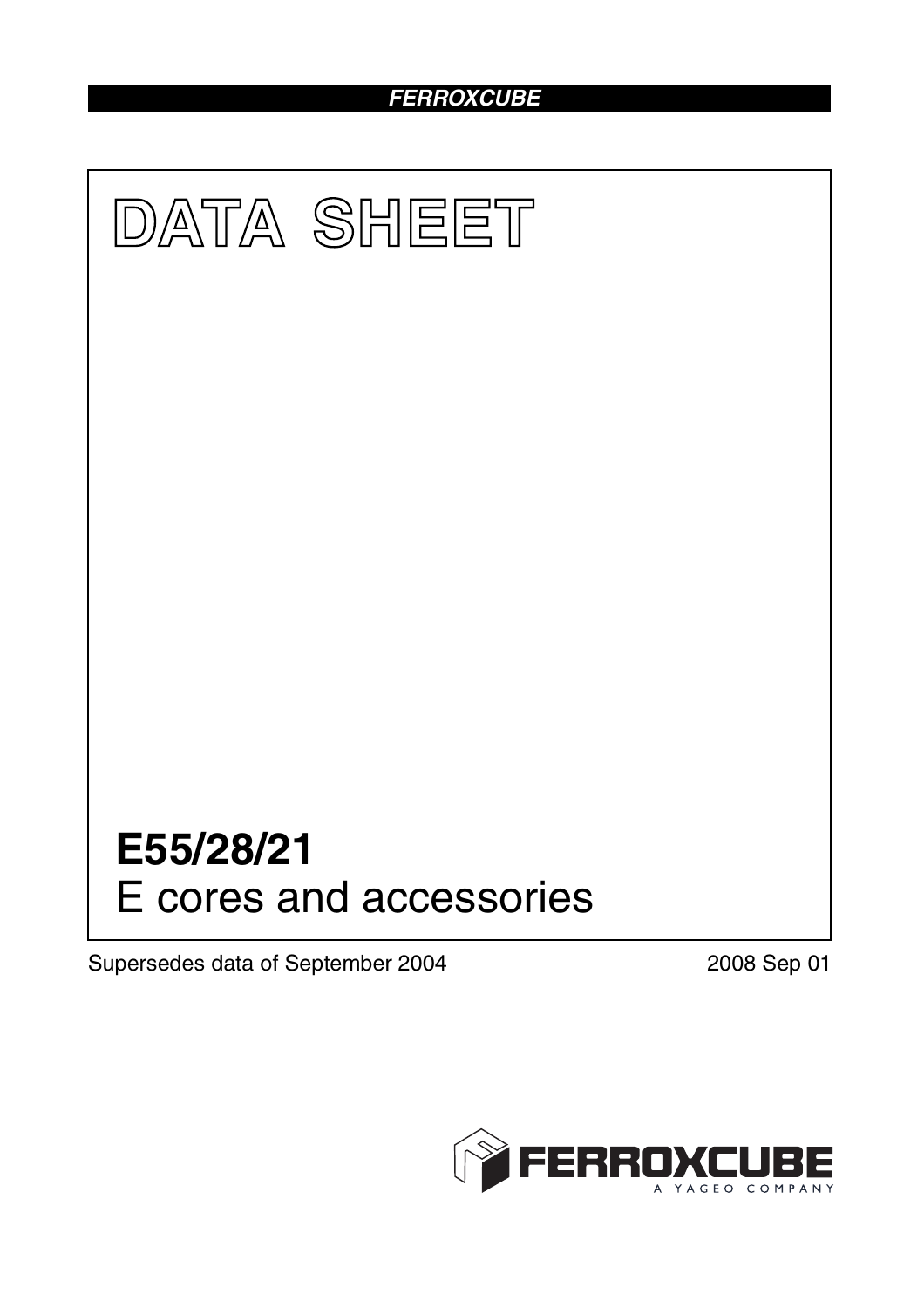### **CORE SETS**

### **Effective core parameters**

| <b>SYMBOL</b>    | <b>PARAMETER</b>  | <b>VALUE</b>  | <b>UNIT</b>     |
|------------------|-------------------|---------------|-----------------|
| $\Sigma(I/A)$    | core factor (C1)  | 0.350         | $mm-1$          |
| $V_{e}$          | effective volume  | 44000         | mm <sup>3</sup> |
| $I_e$            | effective length  | 124           | mm              |
| $A_{e}$          | effective area    | 353           | mm <sup>2</sup> |
| $A_{\text{min}}$ | minimum area      | 345           | mm <sup>2</sup> |
| m                | mass of core half | $\approx$ 108 | g               |



### **Core halves**

 $A_L$  measured in combination with a non-gapped core half, clamping force for  $A_L$  measurements 40  $\pm$ 20 N, unless stated otherwise.

| <b>GRADE</b>     | $A_L$<br>(nH)                         | $\mu_{\mathbf{e}}$ | <b>TOTAL AIR GAP</b><br>$(\mu m)$ | <b>TYPE NUMBER</b>  |
|------------------|---------------------------------------|--------------------|-----------------------------------|---------------------|
| 3C81             | $100 \pm 5\%$ <sup>(1)</sup>          | $\approx 28$       | $\approx 8740$                    | E55/28/21-3C81-E100 |
|                  | $160 + 5\%/1$                         | $\approx 45$       | $\approx 4560$                    | E55/28/21-3C81-E160 |
|                  | $250 \pm 5\%$ <sup>(1)</sup>          | $\approx 70$       | $\approx 2500$                    | E55/28/21-3C81-E250 |
|                  | $315 \pm 5\%/1$                       | $\approx 88$       | $\approx$ 1840                    | E55/28/21-3C81-E315 |
|                  | $400 \pm 8\%/1$                       | $\approx$ 112      | $\approx$ 1360                    | E55/28/21-3C81-E400 |
|                  | 630 ± 10% <sup><math>(1)</math></sup> | $\approx 176$      | $\approx 780$                     | E55/28/21-3C81-E630 |
|                  | 8625 ± 25%                            | $\approx$ 2410     | $\approx 0$                       | E55/28/21-3C81      |
| 3C <sub>90</sub> | $100 \pm 5\%$ <sup>(1)</sup>          | $\approx 28$       | $\approx 8740$                    | E55/28/21-3C90-E100 |
|                  | $160 \pm 5\%$ <sup>(1)</sup>          | $\approx 45$       | $\approx 4560$                    | E55/28/21-3C90-E160 |
|                  | $250 \pm 5\%$ <sup>(1)</sup>          | $\approx 70$       | $\approx 2500$                    | E55/28/21-3C90-E250 |
|                  | $315 \pm 5\%$ <sup>(1)</sup>          | $\approx 88$       | $\approx$ 1840                    | E55/28/21-3C90-E315 |
|                  | $400 \pm 8\%/1$                       | $\approx$ 112      | $\approx$ 1360                    | E55/28/21-3C90-E400 |
|                  | 630 ±10% <sup>(1)</sup>               | $\approx 176$      | $\approx 780$                     | E55/28/21-3C90-E630 |
|                  | 6300 ± 25%                            | $\approx 1760$     | $\approx 0$                       | E55/28/21-3C90      |
| 3C91<br>des      | 8625 ± 25%                            | $\approx$ 2410     | $\approx 0$                       | E55/28/21-3C91      |
| 3C92<br>des      | 4700 ± 25%                            | $\approx$ 1310     | $\approx 0$                       | E55/28/21-3C92      |
| 3C94             | 6400 ±25%                             | $\approx$ 1790     | $\approx 0$                       | E55/28/21-3C94      |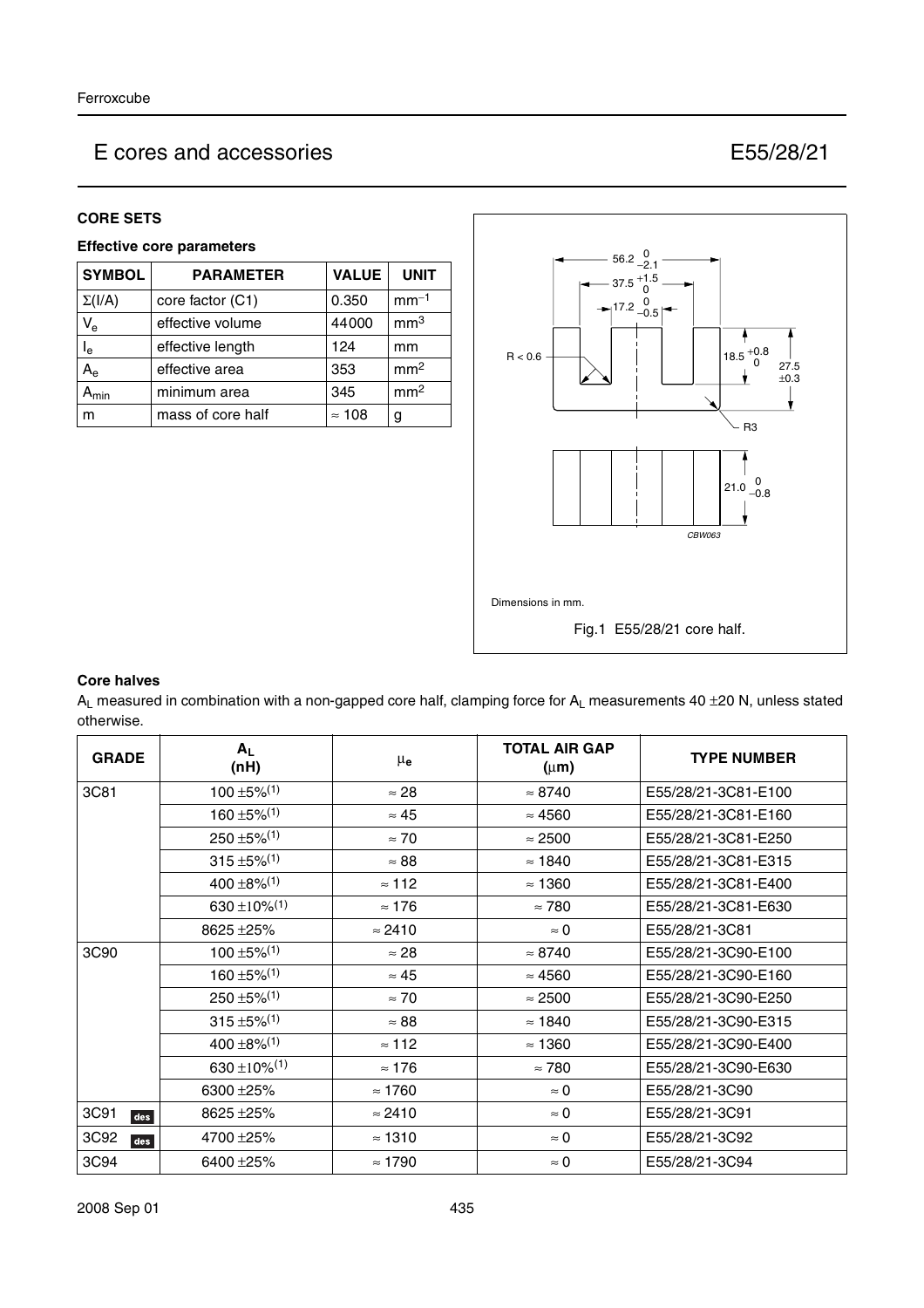| <b>GRADE</b> | $A_{L}$<br>(nH)                       | μ <sub>e</sub> | <b>TOTAL AIR GAP</b><br>$(\mu m)$ | <b>TYPE NUMBER</b> |
|--------------|---------------------------------------|----------------|-----------------------------------|--------------------|
| 3C95<br>des  | $8625 + 25%$                          | $\approx$ 2410 | $\approx 0$                       | E55/28/21-3C95     |
| 3F3          | $100 \pm 5\%$ <sup>(1)</sup>          | $\approx 28$   | $\approx 8740$                    | E55/28/21-3F3-E100 |
|              | $160 \pm 5\%$ <sup>(1)</sup>          | $\approx 45$   | $\approx 4560$                    | E55/28/21-3F3-E160 |
|              | $250 \pm 5\%/1$                       | $\approx 70$   | $\approx 2500$                    | E55/28/21-3F3-E250 |
|              | $315 \pm 5\%/1$                       | $\approx 88$   | $\approx$ 1840                    | E55/28/21-3F3-E315 |
|              | $400 \pm 8\%/1$                       | $\approx$ 112  | $\approx$ 1360                    | E55/28/21-3F3-E400 |
|              | 630 ± 10% <sup><math>(1)</math></sup> | $\approx 176$  | $\approx 780$                     | E55/28/21-3F3-E630 |
|              | 5700 ± 25%                            | $\approx$ 1590 | $\approx 0$                       | E55/28/21-3F3      |

### **Note**

1. Measured in combination with an equal gapped core half.

### **Properties of core sets under power conditions**

|              | $B(mT)$ at                                      |                                                | CORE LOSS (W) at                              |                                            |                                               |                                            |  |  |
|--------------|-------------------------------------------------|------------------------------------------------|-----------------------------------------------|--------------------------------------------|-----------------------------------------------|--------------------------------------------|--|--|
| <b>GRADE</b> | $H = 250$ A/m;<br>$f = 25$ kHz;<br>$T = 100 °C$ | $f = 25$ kHz;<br>$B = 200 mT;$<br>$T = 100 °C$ | $= 100$ kHz;<br>$B = 100 mT;$<br>$T = 100 °C$ | = 100 kHz;<br>$B = 200$ mT;<br>$T = 25 °C$ | $= 100$ kHz;<br>$B = 200 mT;$<br>$T = 100 °C$ | = 400 kHz;<br>$B = 50 mT;$<br>$T = 100 °C$ |  |  |
| 3C81         | $\geq 320$                                      | $\leq 9.0$                                     |                                               |                                            |                                               |                                            |  |  |
| 3C90         | $\geq 320$                                      | $\leq 4.8$                                     | $\leq 5.9$                                    |                                            |                                               |                                            |  |  |
| 3C91         | $\geq 320$                                      |                                                | $\leq 3.5^{(1)}$                              |                                            | $\leq 20^{(1)}$                               |                                            |  |  |
| 3C92         | $\geq$ 370                                      |                                                | $\leq 3.8$                                    |                                            | $\leq$ 27                                     |                                            |  |  |
| 3C94         | $\geq 320$                                      |                                                | $\leq 3.8$                                    |                                            | $\leq$ 27                                     |                                            |  |  |
| 3C95         | $\geq 320$                                      |                                                |                                               | $≤ 27.7$                                   | $\leq 26.4$                                   |                                            |  |  |
| 3F3          | $\geq 320$                                      |                                                | $\leq 5.6$                                    |                                            |                                               | $\leq 10$                                  |  |  |

### **Note**

1. Measured at 60 °C.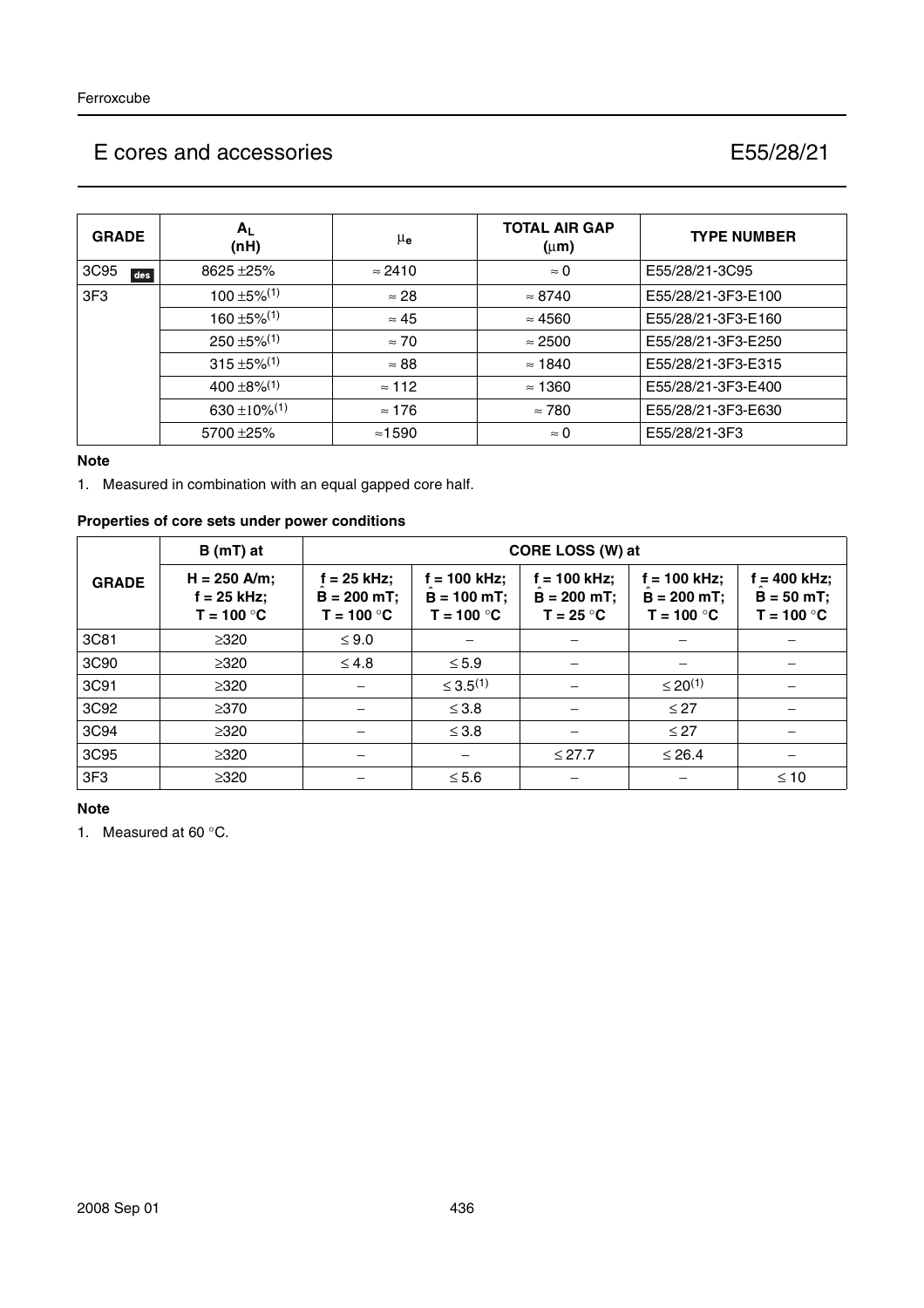### **COIL FORMERS**

### **General data for E55/28/21 coil former without pins**

| <b>PARAMETER</b>              | <b>SPECIFICATION</b>                                                                                            |
|-------------------------------|-----------------------------------------------------------------------------------------------------------------|
| l Coil former material        | polyamide (PA6.6), glass reinforced, flame retardant in accordance with<br>"UL 94-HB"; UL file number E41613(M) |
| Maximum operating temperature | 130 °C, <i>"IEC 60085"</i> , class B                                                                            |



### **Winding data and area product for E55/28/21 coil former without pins (E)**

| <b>NUMBER OF</b><br><b>SECTIONS</b> | <b>MINIMUM</b><br><b>WINDING</b><br><b>AREA</b><br>(mm <sup>2</sup> ) | <b>MINIMUM</b><br><b>WINDING</b><br><b>WIDTH</b><br>(mm) | <b>AVERAGE</b><br><b>LENGTH OF</b><br>TURN<br>(mm) | <b>AREA</b><br><b>PRODUCT</b><br>Ae x Aw<br>(mm <sup>4</sup> ) | <b>TYPE NUMBER</b> |
|-------------------------------------|-----------------------------------------------------------------------|----------------------------------------------------------|----------------------------------------------------|----------------------------------------------------------------|--------------------|
|                                     | 250                                                                   | 33.2                                                     | 116                                                | 88250                                                          | CP-E55/28/21-1S    |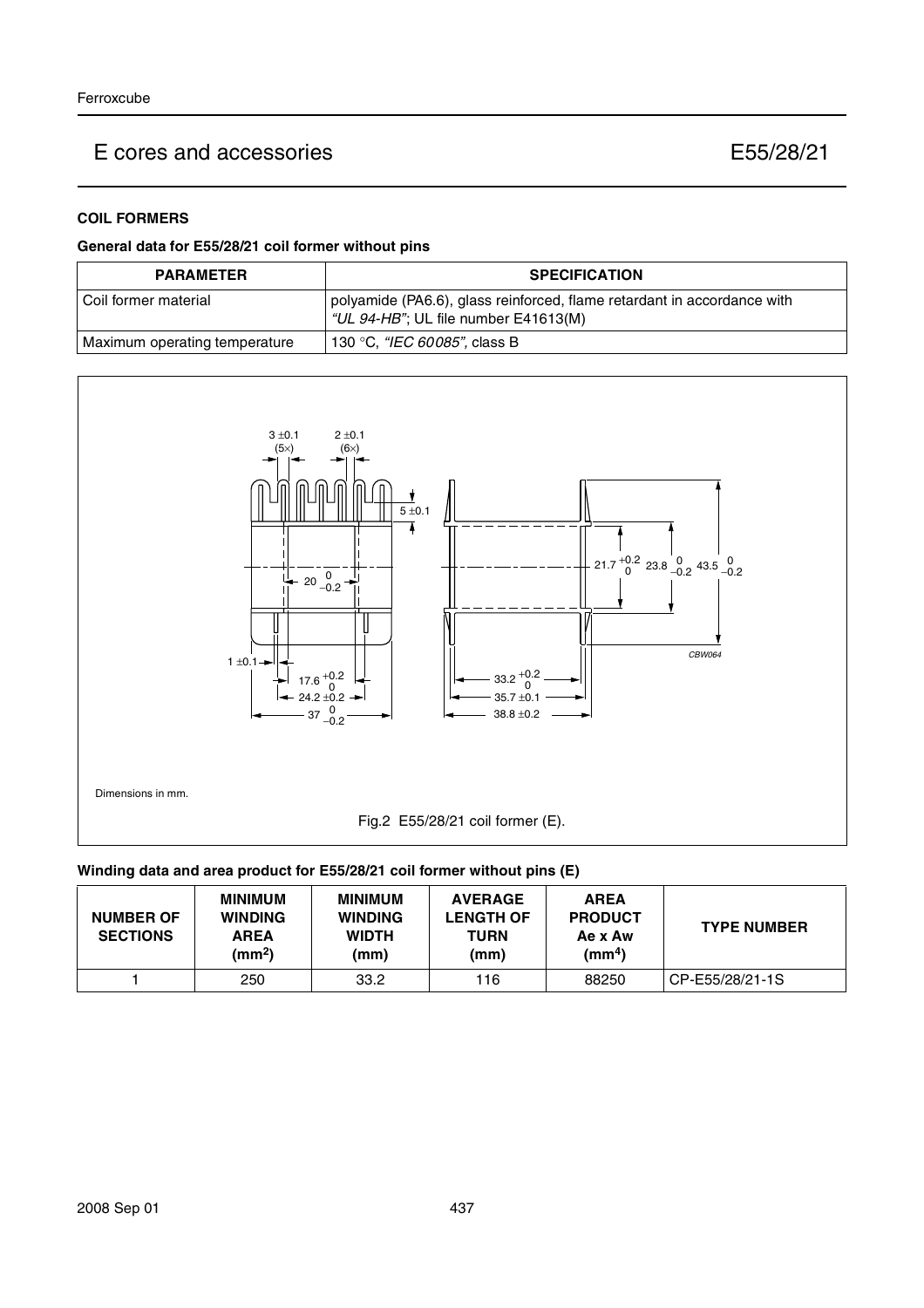### **General data for E55/28/21 coil former without pins (A)**

| <b>PARAMETER</b>              | <b>SPECIFICATION</b>                                                                                            |
|-------------------------------|-----------------------------------------------------------------------------------------------------------------|
| l Coil former material        | polyamide (PA6.6), glass reinforced, flame retardant in accordance with<br>"UL 94-HB"; UL file number E41938(M) |
| Maximum operating temperature | 130 °C, <i>"IEC 60085"</i> , class B                                                                            |



### **Winding data and area product for E55/28/21 coil former without pins (A)**

| <b>NUMBER OF</b><br><b>SECTIONS</b> | <b>MINIMUM</b><br><b>WINDING</b><br><b>AREA</b><br>(mm <sup>2</sup> ) | <b>NOMINAL</b><br><b>WINDING</b><br><b>WIDTH</b><br>(mm) | <b>AVERAGE</b><br><b>LENGTH OF</b><br>TURN<br>(mm) | <b>AREA</b><br><b>PRODUCT</b><br>Ae x Aw<br>$\text{(mm}^4)$ | <b>TYPE NUMBER</b> |
|-------------------------------------|-----------------------------------------------------------------------|----------------------------------------------------------|----------------------------------------------------|-------------------------------------------------------------|--------------------|
|                                     | 277                                                                   | 33.7                                                     | 113                                                | 97800                                                       | CP-E55/28/21-1S-A  |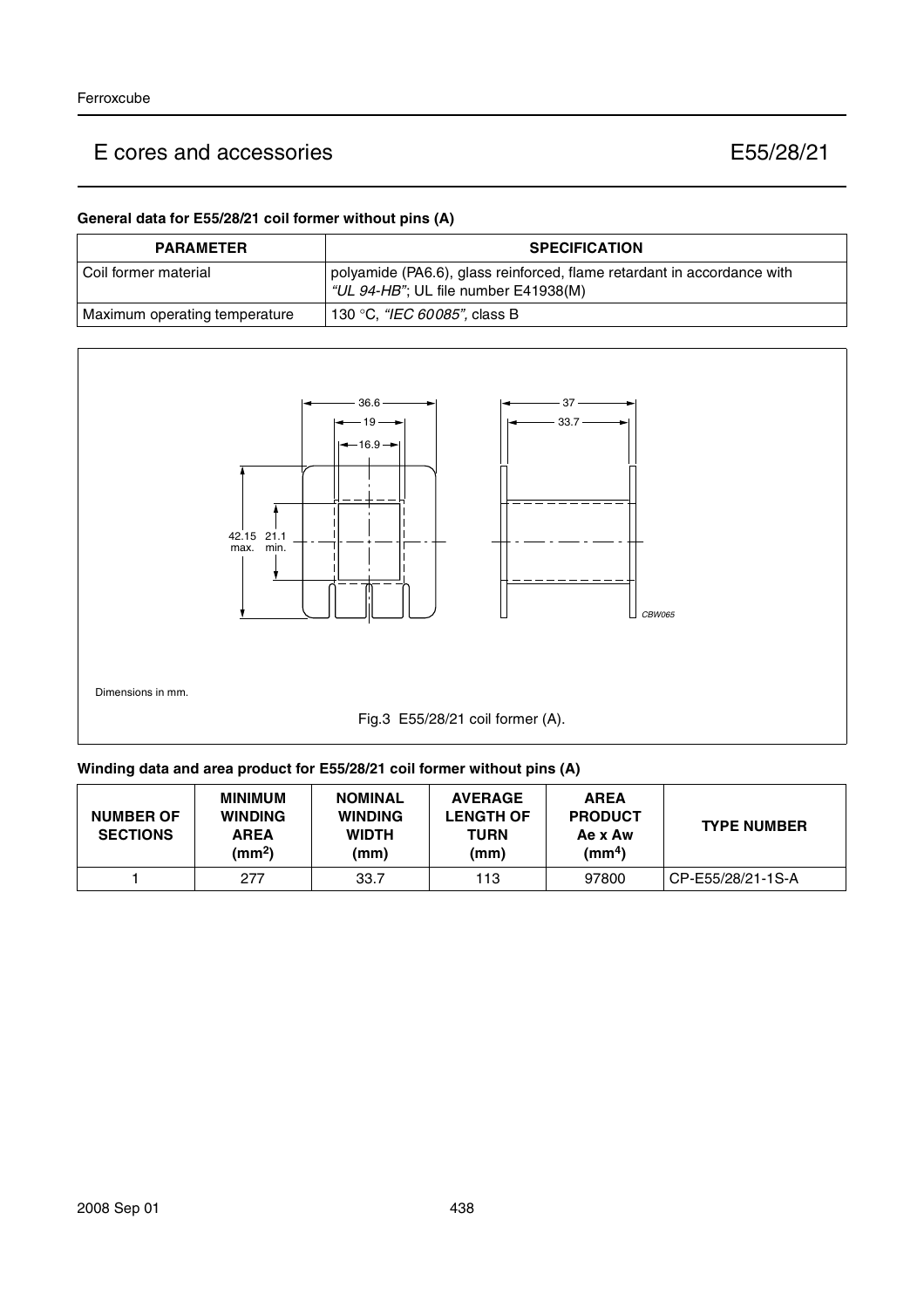### **General data for 14-pins E55/28/21 coil former**

| <b>PARAMETER</b>              | <b>SPECIFICATION</b>                                                                                            |
|-------------------------------|-----------------------------------------------------------------------------------------------------------------|
| l Coil former material        | polyamide (PA6.6), glass reinforced, flame retardant in accordance with<br>"UL 94-HB"; UL file number E41938(M) |
| l Pin material                | copper-zinc alloy (CuZn), tin (Sn) plated                                                                       |
| Maximum operating temperature | 105 °C, "IEC 60085", class A                                                                                    |
| Resistance to soldering heat  | "IEC 60068-2-20", Part 2, Test Tb, method 1B: 350 °C, 3.5 s                                                     |
| Solderability                 | "IEC 60068-2-20", Part 2, Test Ta, method 1: 235 °C, 2 s                                                        |



### **Winding data and area product for 14-pins E55/28/21 coil former**

| <b>NUMBER OF</b><br><b>SECTIONS</b> | <b>MINIMUM</b><br><b>WINDING</b><br><b>AREA</b><br>(mm <sup>2</sup> ) | <b>NOMINAL</b><br><b>WINDING</b><br><b>WIDTH</b><br>(mm) | <b>AVERAGE</b><br><b>LENGTH OF</b><br>TURN<br>(mm) | <b>AREA</b><br><b>PRODUCT</b><br>Ae x Aw<br>(mm <sup>4</sup> ) | <b>TYPE NUMBER</b>     |
|-------------------------------------|-----------------------------------------------------------------------|----------------------------------------------------------|----------------------------------------------------|----------------------------------------------------------------|------------------------|
|                                     | 278                                                                   | 33                                                       | 119                                                | 98100                                                          | CPH-E55/28/21-1S-14P-Z |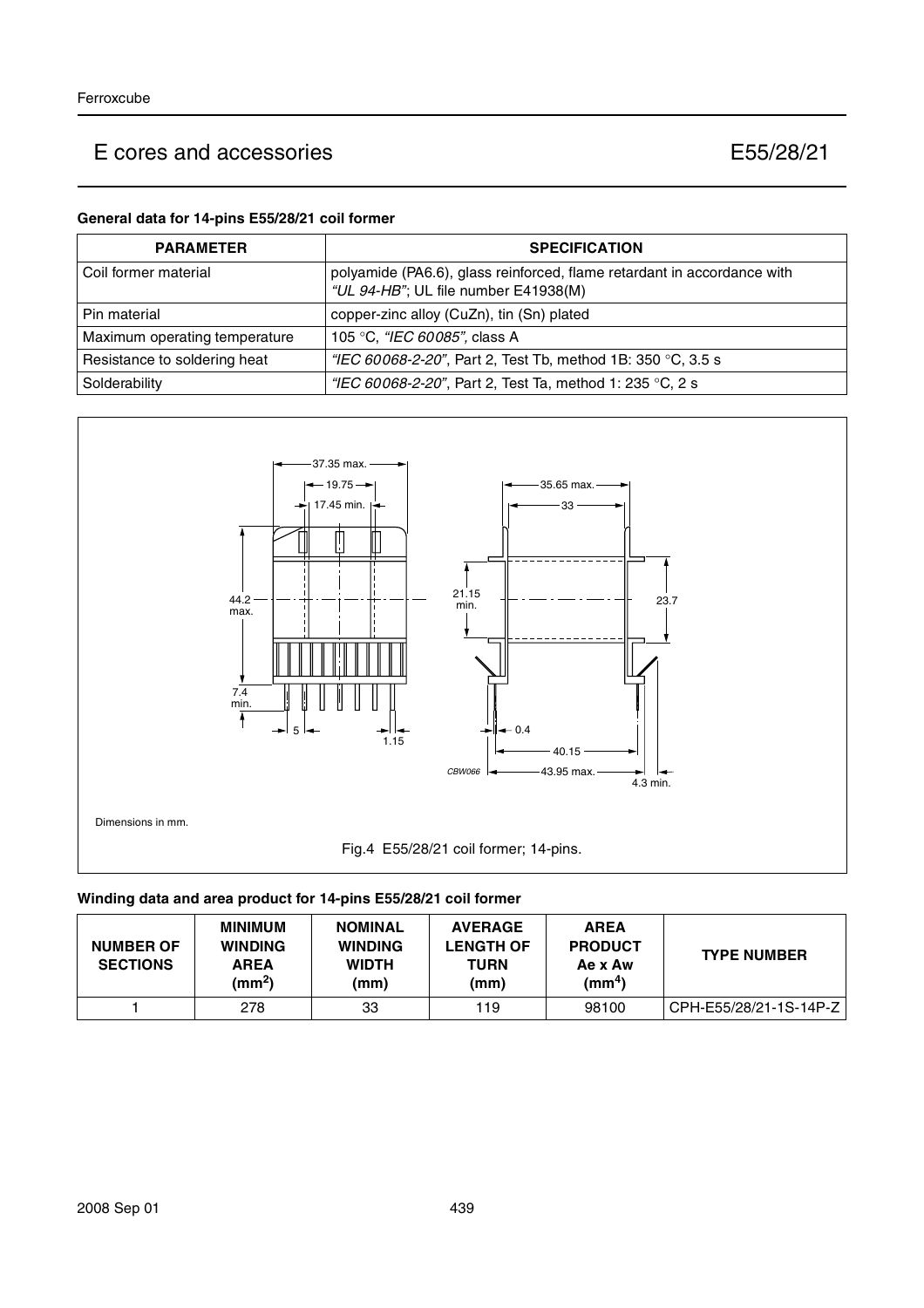### **MOUNTING PARTS GENERAL DATA FOR MOUNTING PARTS**

| <b>ITEM</b> | <b>REMARKS</b>          | <b>FIGURE</b> | <b>TYPE NUMBER</b> |
|-------------|-------------------------|---------------|--------------------|
| Clasp       | steel, zinc (Zn) plated |               | CLA-E55/28/21      |
| Spring      | steel, zinc (Zn) plated |               | SPR-E55/28/21      |